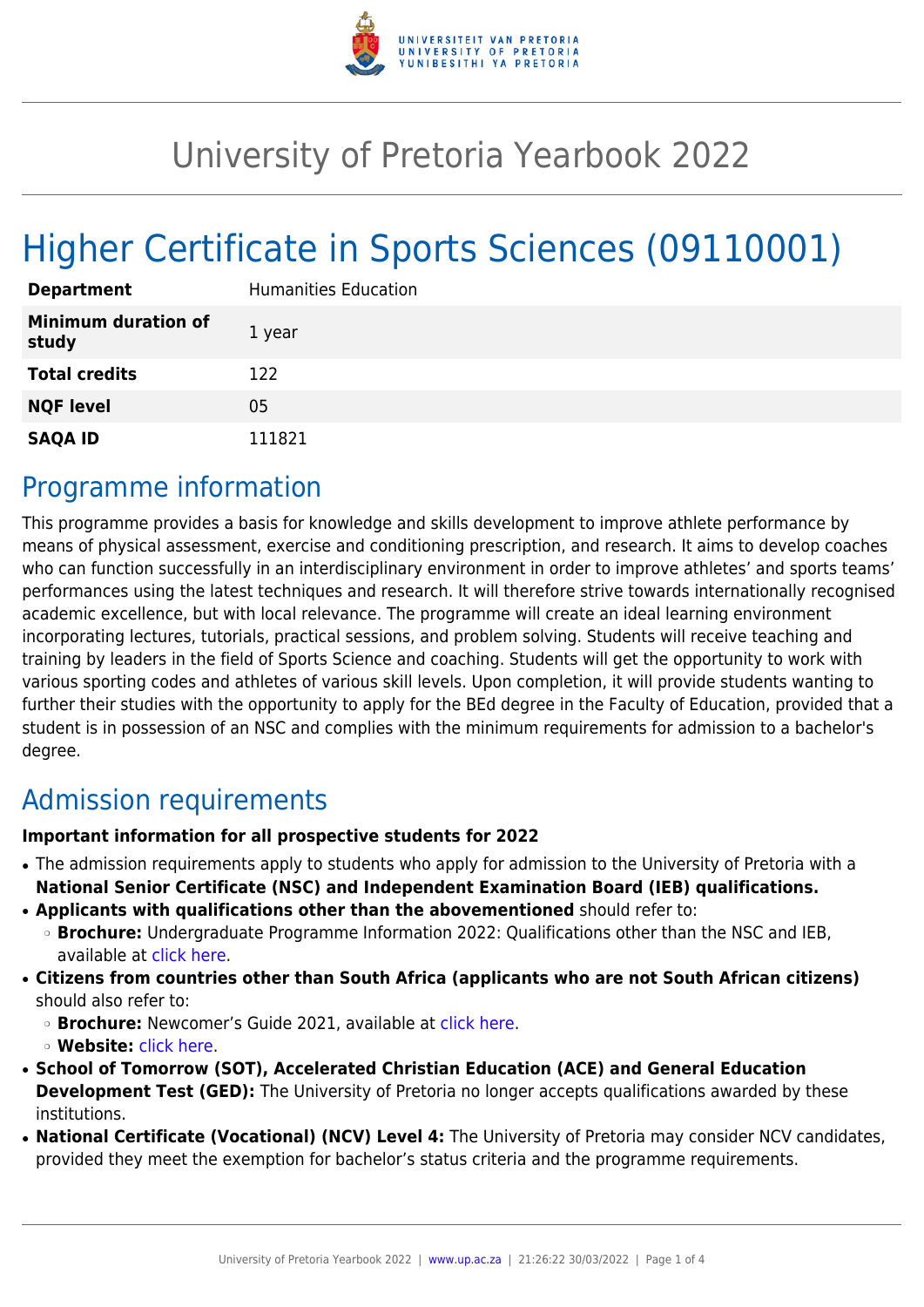

#### **Transferring students**

A transferring student is a student who, at the time of application for a degree programme at the University of Pretoria (UP) –

● is a registered student at another tertiary institution, **or** was previously registered at another tertiary institution and did not complete the programme enrolled for at that institution, and is not currently enrolled at a tertiary institution, **or** has completed studies at another tertiary institution, but is not currently enrolled at a tertiary institution, **or** has started with tertiary studies at UP, then moved to another tertiary institution and wants to be readmitted at UP.

A transferring student will be considered for admission based on

- an NSC or equivalent qualification with exemption to bachelor's or diploma studies (whichever is applicable); **and** meeting the minimum faculty-specific subject requirements at NSC or tertiary level; **or** having completed a higher certificate at a tertiary institution with faculty-specific subjects/modules passed (equal to or more than 50%), as well as complying with faculty rules on admission;
- previous academic performance (must have passed all modules registered for up to the closing date of application ) or as per faculty regulation/promotion requirements;
- a certificate of good conduct.

**Note:** Students who have been dismissed at the previous institution due to poor academic performance, will not be considered for admission to UP.

#### **Returning students**

A returning student is a student who, at the time of application for a degree programme –

● is a registered student at UP, and wants to transfer to another degree at UP, **or** was previously registered at UP and did not complete the programme enrolled for, and did not enrol at another tertiary institution in the meantime (including students who applied for leave of absence), **or** has completed studies at UP, but is not currently enrolled or was not enrolled at another tertiary institution after graduation.

A returning student will be considered for admission based on

- an NSC or equivalent qualification with exemption to bachelor's or diploma studies (whichever is applicable); **and** meeting the minimum faculty-specific subject requirements at NSC or tertiary level; **or** previous academic performance (should have a cumulative weighted average of at least 50% for the programme enrolled for);
- having applied for and was granted leave of absence.

**Note:** Students who have been excluded/dismissed from a faculty due to poor academic performance may be considered for admission to another programme at UP. The Admissions Committee may consider such students if they were not dismissed more than twice. Only ONE transfer between UP faculties will be allowed, and a maximum of two (2) transfers within a faculty.

#### **Important faculty-specific information on undergraduate programmes for 2022**

- The closing date is an administrative admission guideline for non-selection programmes. Once a non-selection programme is full and has reached the institutional targets, then that programme will be closed for further admissions, irrespective of the closing date. However, if the institutional targets have not been met by the closing date, then that programme will remain open for admissions until the institutional targets are met.
- The following persons will be considered for admission to the Higher Certificate in Sports Science Education: Candidates who are in possession of a certificate that is deemed by the University to be equivalent to the required National Senior Certificate with university or diploma endorsement; candidates who are graduates from another tertiary institution or have been granted the status of a graduate of such an institution; and candidates who are graduates of another faculty at the University of Pretoria.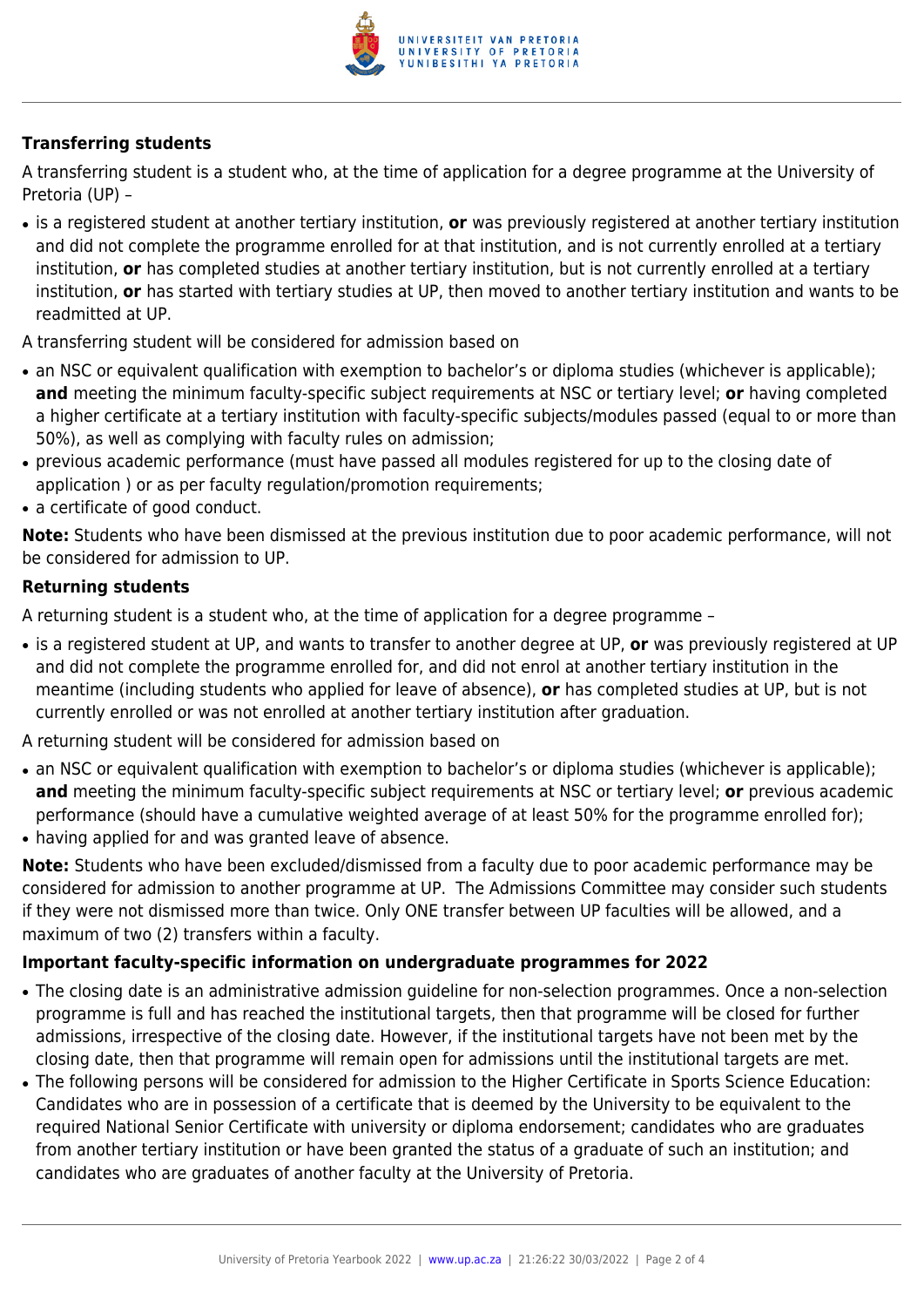

- Applicants who only obtained an admission to diploma studies endorsement for the NSC and who comply with all other admission requirements for this programme, may be considered for admission to the Higher Certificate only.
- Life Orientation is excluded when calculating the APS.
- As soon as candidates are admitted, they will be informed that they must register at the University in January of the following year. It is in the interest of prospective students, in particular those who need financial support and/or placement in a residence, to apply as soon as possible.
- All modules will be presented in English, as English is the language of tuition, communication and correspondence.

#### **University of Pretoria website: [click here](http://Www.up.ac.za/education)**

#### **Minimum requirements Achievement level**

**English Home Language or English First Additional Language APS**

NSC/IEB

4 **20**

#### \***Admission to BEd with a Higher Certificate in in Sports Science Education**

Applicants who only obtained an Admission to diploma studies endorsement after the final NSC or equivalent qualification, may be considered for admission to the BEd Senior Phase and FET Teaching degree (09133031), with specialisation in the elective combination of Human Movement Studies and Sport Management, if they complete the Higher Certificate in Sports Science Education successfully with a minimum cumulative weighted average of 60% (excluding JRC 150 (Sports Practical 150)). These applications will have to be approved Senate's discretionary via the Faculty Board.